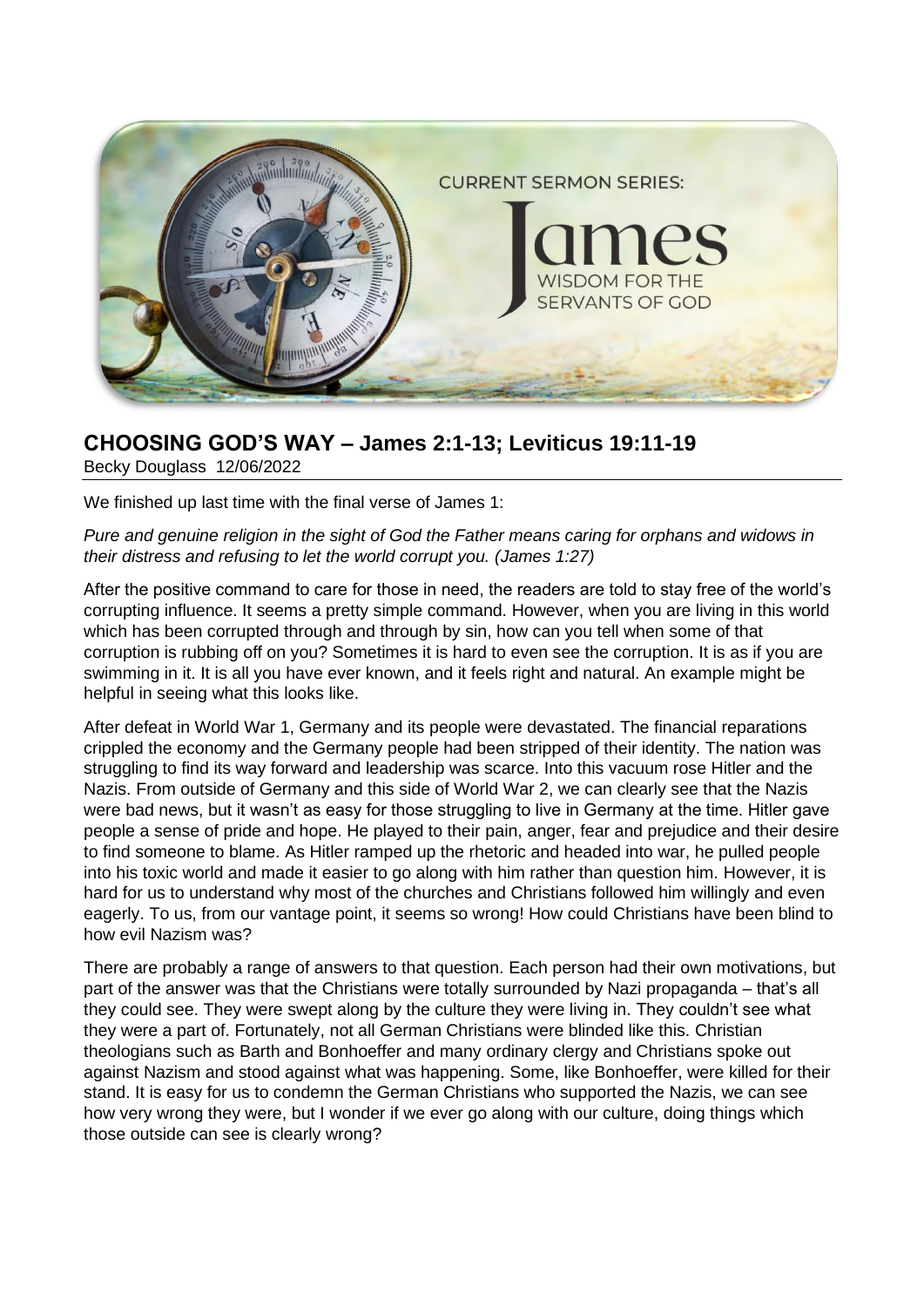In the passage we are looking at today, James is going to address one such issue in the life of the new Christian communities to whom he is writing. It is interesting to see how James approaches the issue. He doesn't just tell them to stop what they are doing. He takes this opportunity to show them a process to work through to help them see things as God does and align their actions accordingly. First, He states the problem and gives an example so they know what he is talking about. Secondly, he helps them to see beneath the surface of what is happening and why it is based on wrong assumptions. Then, he looks at what Scripture has to say about the underlying issue. Finally, he impresses on them the seriousness of their wrong behaviour. We're going to look at what James has to say and then think about how we might apply it to our situation today.

#### **The Problem**

James feels that their behaviour is not lining up with their beliefs – a major concern for him. They say they have faith in Jesus, but they are doing things He would never have done. James calls Jesus "our glorious Lord Jesus Christ". The term "glorious" is a way to indicate that Jesus was the visible presence of the glory of God. When we look at Jesus and the way He acts, we see a reflection of God and the way He acts. More than that, Jesus is an example for us to follow if we are to reflect God in our actions. However, instead of following the way Jesus acted while He was on earth, the Christians were acting in a way He never did – they are favouring some people over others. We know this is not how God acts because every other time in the Bible where we find this particular word for "favour" it is talking about how God DOESN'T favour some people over others. So, although these Christians were saying that they want to be God's people, they weren't acting like God.

James then goes on to give an illustration of what they were doing. It isn't possible to tell from what James has written if he is responding to a real situation he has heard about or if he is setting up a hypothetical situation of something which might happen. Either way, the details James gives us paint a vivid picture of what not to do.

One of the first things we can notice is that when the Christians welcome people into the church, they are judging people based on the clothes they are wearing. Then, as now, people's clothes say a lot about them. Poor people were manual labourers and so they and their clothes got dirty. They didn't have easy access to cleaning facilities and so they and their clothes stayed dirty. Wealthy people, who didn't need to do manual labour, often wore white clothes which showed that they had enough money to get things regularly laundered or replaced if they did get dirty. Just by looking at someone, you could tell their social and economic status and therefore judge how to treat them. In the culture of that day, you always showed deference to those of higher status. Sometimes it was just good manners, but sometimes there was an ulterior motive. If you treated the rich person well and made them feel good, then they would be more likely to give you a helping hand – a loan to start a business, a job for your son, a good word with the magistrate if you ended up in the courts. But the poor person – they would be looking to you for help and so you expected them to show favour to you, not the other way around. We might look at the scenario James details and think we would never do something like that, but for them – that was just the way that the culture worked. But James says this is not how things should happen in the church, in fact this behaviour isn't just not nice, it is evil.

# **Understanding the Situation**

To help his readers to understand why he feels that their behaviour is motivated by evil motives, he wants them to see things through God's eyes. Just like nice clothes can cover up the truth about our imperfect bodies, their cultural understanding of the relative value of people covered up the truth about those people. The poor "in the world" or "in the eyes of the world" had been dishonoured but James wants them to see that God had chosen and highly honoured them. The truth is that the poor often have a greater faith in God because they don't have anything or anyone else to rely on. They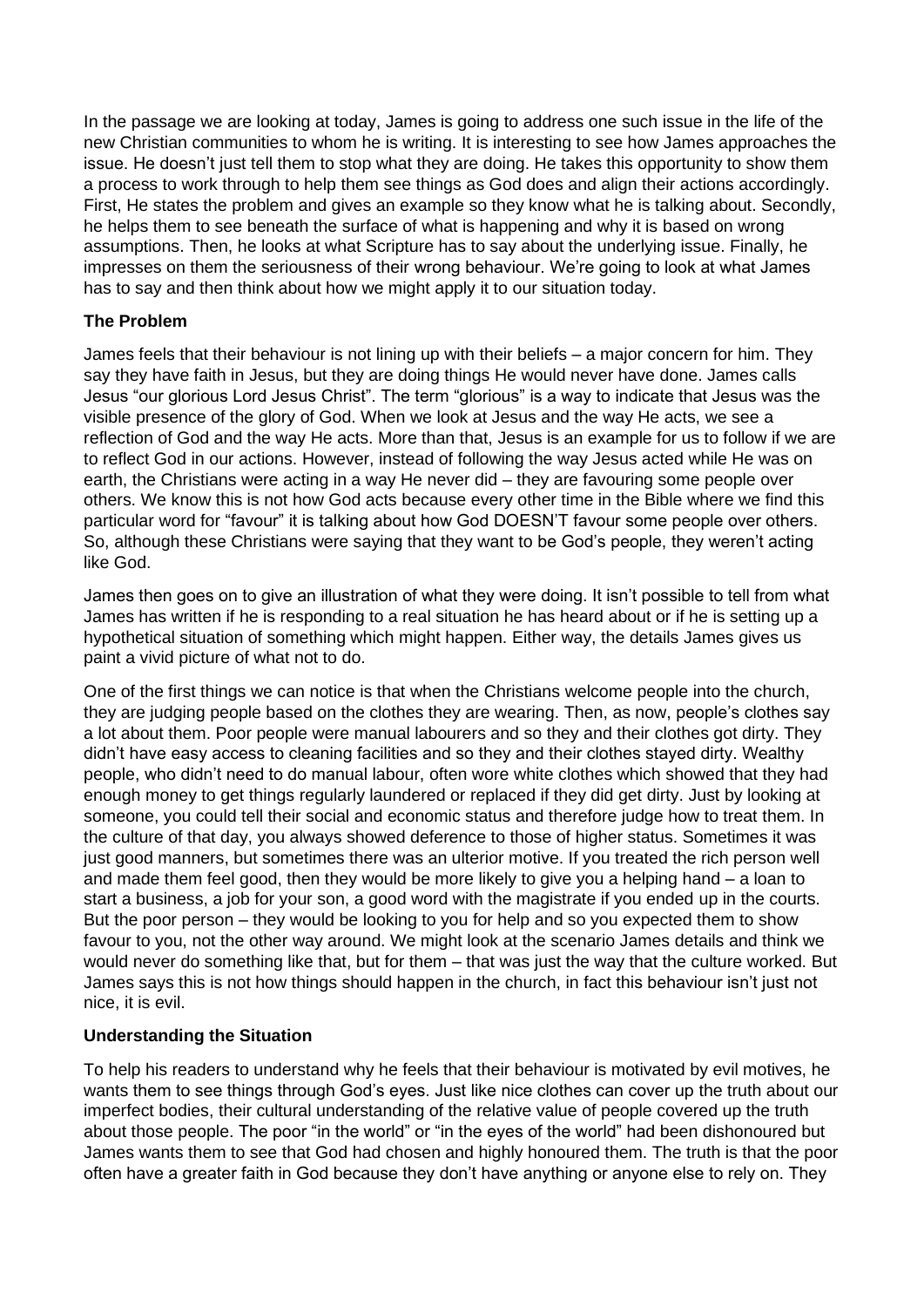know they need God and they are not too proud to reach out to Him. This is not true of all the poor, but it is certainly true around the world that those with the least often are the readiest to turn to God. And God rewards those poor who love Him and turn to Him by giving them the Kingdom. This echoes Jesus' words: *"God blesses those who are poor and realize their need for him, for the Kingdom of Heaven is theirs."* (Matthew 5:3) The poor in the world eyes are actually rich in God's eyes.

But those who are rich in the eyes of the world are often very poor in the eyes of God. Even though the Christians choose to honour the rich with the best places in their meetings, James reminds them that it is the rich who often then turn around and use their power to oppress them and persecute them. And in doing so, they slander or blaspheme the name of Christ and by extension, His people – the Christians. The fine clothes of the rich covered up their sinful hearts. James wants the Christians to realise that what they see on the surface – the trappings of status or the lack thereof – is not the whole truth. In God's upside-down kingdom, the poor are rich and the rich are poor.

James is calling the Christians to use wisdom in evaluating the cultural expectations and attitudes of the society around them - to see their culture through God's eyes. This is not easy! If you haven't spent any time living outside your own culture, you are often blind to its particular forms of sin. We can often see them in other cultures, but not in our own. It is a bit like accents. You cannot hear the accent of yourself or those around you. But you can pick up the accents of others and make a guess at where they come from. When I am here in Australia, people call the way I talk an American accent. When I am in the US, they comment on my cute Aussie accent! I don't know what anyone is talking about because I can't hear my accent at all! What you are surround with becomes what is "normal". It is only when we step outside our "normal" that we can see – or hear – things from another perspective. So how can we hope to see the sins of our own culture?

## **Understanding the Scripture**

James says we need to look at things in the light of what God has said in His Word. Instead of following the culture around us, we need to *"obey the royal law as found in the Scriptures"* (v. 8). What is the "royal law"? I believe this is how God wants us to live as members of His Kingdom. It is not specifically the Old Testament law but rather Jesus' re-statement of it. Jesus took the Old Testament law and both expanded it and simplified it for His followers. He expanded it in places such as the Sermon on the Mount as he taught that it isn't just the things we do, but the attitude of the heart which matters. He simplified it as he summed it all up in the call to love God and others. This was nothing new. Jesus and James are both quoting from the Leviticus passage we read this morning. This sums up a list of commands dealing with how to treat all people justly and compassionately. Over the years, this core truth had become obscured with many complicated requirements. Jesus and James are calling people back to the core of the ethics of the Kingdom which is love.

Showing honour to some people more than others might be what was expected in their culture, but it went against the basic requirement to *"Love your neighbour as yourself."* Therefore, showing favour went against the law and was evil. Each culture is different and each has their unique blind spots. But if James says that if we use this command to shine a light on our culture it should show us how we need to change our behaviour so that we reflect the ethics of the Kingdom instead of the ethics of our culture.

#### **Understanding the Seriousness**

James goes on to look at why this is so important. His words in this section are very strong – he doesn't pull any punches. He does start off again by calling his readers *"my dear brothers and sisters"* but then he goes on to admonish them with a *"Listen up!"* He wants them to know that he is writing to them out of love and concern, but that doesn't mean that what they are doing is a minor offense. If they show favour, they will be judged as sinners and lawbreakers.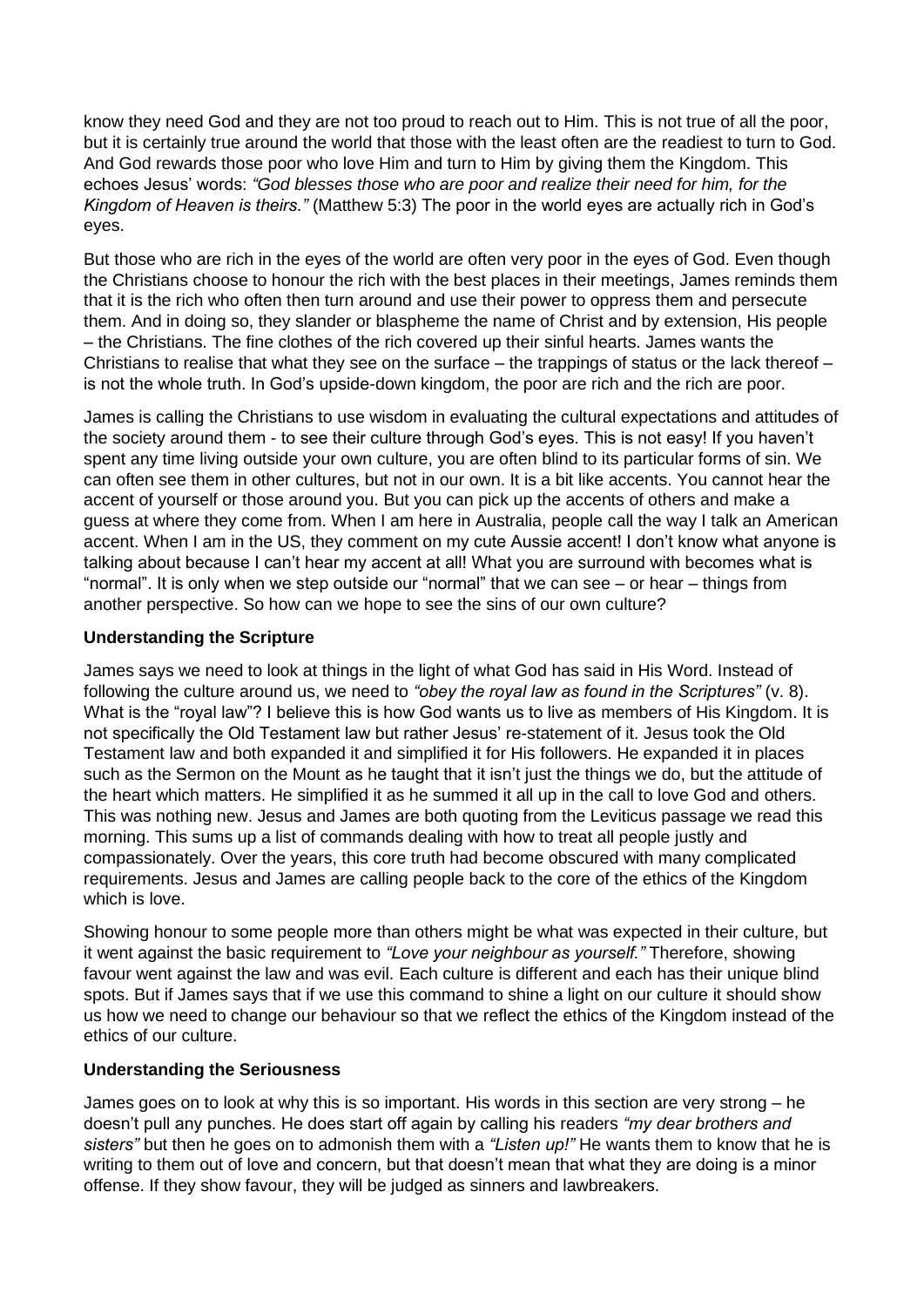The New Living Translation says *"But if you favour some people over others, you are committing a sin. You are guilty of breaking the law." (v. 9)* This has been softened a bit from the Greek. A more literal translation would be something like: *"But if you show partiality, you are a doer of sin and the law convicts you as a deliberate lawbreaker"*. Instead of being a *"doer of the word"* (1:25) you are a *"doer of sin"* and you are guilty of deliberately choosing to live in violation of God's will. It isn't a casual mistake which doesn't matter too much. Instead, it is turning your back on God and choosing to live your own way – something for which you will be held accountable.

James then goes on to place the sin of favouritism in the same league as adultery and murder. His argument is that the same God has given us each of these laws. Therefore, it doesn't matter which law you break or how many of them you break, you have chosen to turn you back on God and therefore you are guilty. This doesn't mean that all the laws are equally heinous, but it does mean that all of the laws are equally important, and we must not "allow" ourselves to break what we might consider a minor law because it is culturally expected or convenient. Whether it is favouritism, adultery or murder – all fall short of the basic command to *"Love your neighbour as yourself."* Therefore, James says that we must be aware, in whatever we say or do, that we will be evaluated *"by the law which sets you free"* which refers back to *"the royal law"* or the law of the Kingdom by which we are free from sin and enabled to reflect the goodness and love of God.

James sums up his argument for the seriousness of their choices in the final verse of this section:

## *There will be no mercy for those who have not shown mercy to others. But if you have been merciful, God will be merciful when he judges you. (v. 13)*

This is one of those verses in James which some people don't like because it seems to make God's forgiveness and mercy dependent on our actions. But we can't reject it so easily because it says the same thing that Jesus said in the Beatitudes: *"God blesses those who are merciful, for they will be shown mercy." (Matthew 5: 7)* I'm not sure I have all the answers here, but I think it is helpful to think of this verse in the context of all James has said up until this point. I think he has painted both a positive and a negative picture of our response to God and His desires for us.

Let's start with the positive. Earlier, James has written:

*So get rid of all the filth and evil in your lives, and humbly accept the word God has planted in your hearts, for it has the power to save your souls. But don't just listen to God's word. You must do what it says. (v. 21,22)*

This is James' way of saying that we need to turn away from evil and humbly accept God's work in our lives, the Gospel which saves us. But this is just the beginning  $-$  we need to then go on and allow God to change us so that we can begin to reflect God's goodness and love in what we do. In the verses we have been looking at today, this is focused on how we show love to others. Mercy is the active side of love – seeking out ways to show love to others.



Our behaviour is the visible results of the internal change. Yes, we will at times do the wrong thing, but because we are now God's children, we will experience God's mercy instead of His judgement. He will forgive us and restore us and give us the necessary wisdom and power to change our behaviour. I love the Greek which actually says, "Mercy triumphs over judgement!"